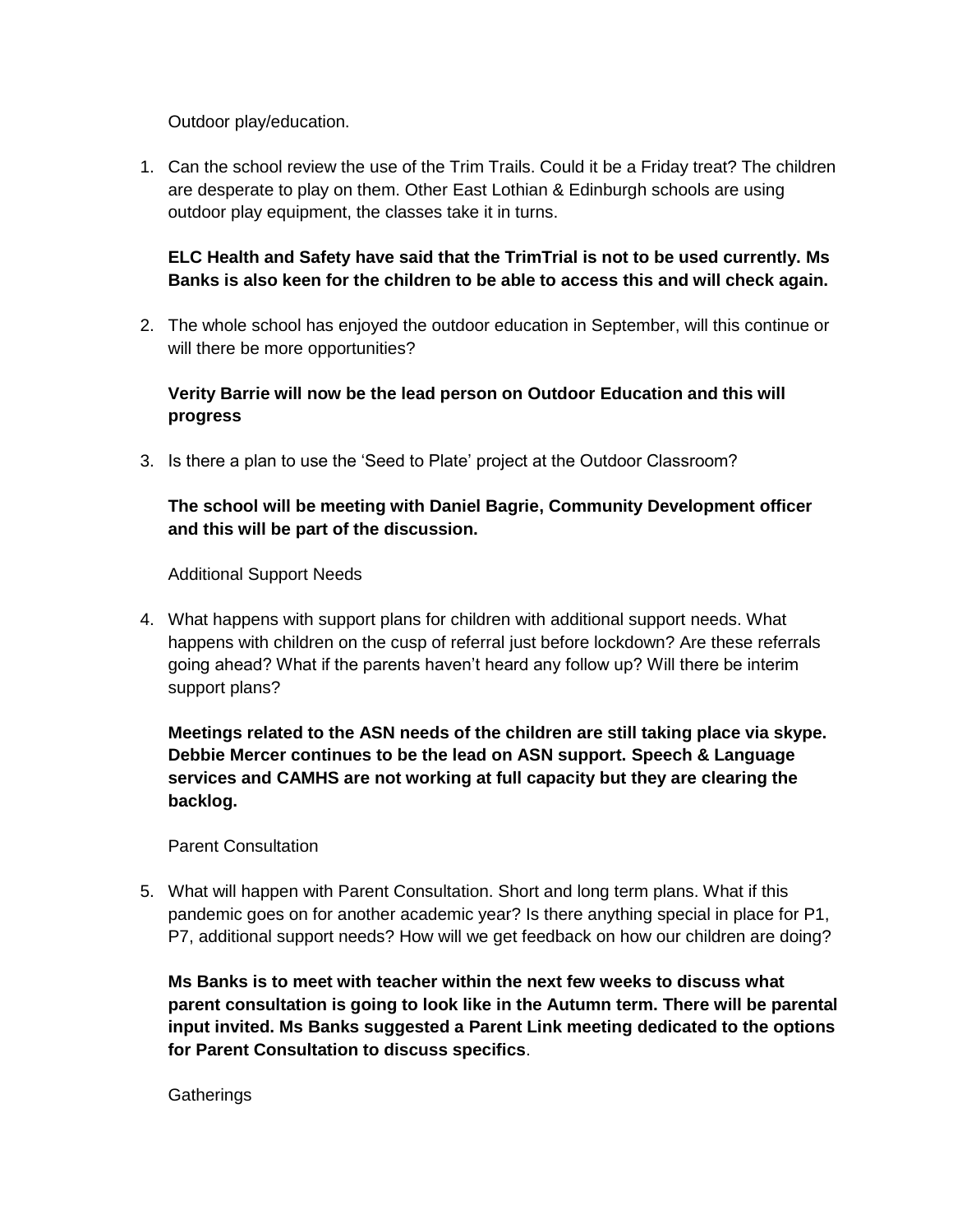6. Does social gathering rules have an impact on school drop off or anything else at the school?

**Distancing in the playground has been pretty good. Regular reminders are being sent out and Senior management are monitoring numbers and distancing to ensure safety. Extra gate open by the play park at South Seton Park works well.** 

7. Parents and volunteers from the community want to help do up the playground. This might be gardening or painting. Will the council let us do this? Can we organise a 'painting or gardening morning/day' or are social gathering restrictions applied?

**Current distancing guidance and rule of 6 would impact parents meeting. We will monitor this and we can perhaps arrange a date when it is safe to do so.** 

8. Are the traffic calming measures effective? Is it promoting social distancing?

**Traffic at drop off remains a concern. The ice cream van continues to park at some point on South Seton Park but has moved away from the immediate vicinity of the school.** 

### **Learning**

- 9. Is the fact the children are having lunch in the classroom mean time is taken away from learning, or do they eat lunch in the classroom during a normal lunch time?
- No , normal amount of time but we stagger lunchtimes.
- 10. Will P7s be given extra responsibilities?

## **Where possible the P7's will be given extra responsibilities, whilst remaining compliant with distancing guidelines.**

11. What happens to P7s when they turn 12, does anything differ how they conduct themselves now?

## **Children turning 12 but still attending primary school do not require different measures.**

12. How will the school assess the attainment after a gap in face to face learning? If they have regressed or 'behind' where they should be, how will this be addressed?

Read, write Inc assessments, Single Word Spelling Tests, Writing Tacking, transition information from previous teacher, formative assessments, teachers' judgements. Will